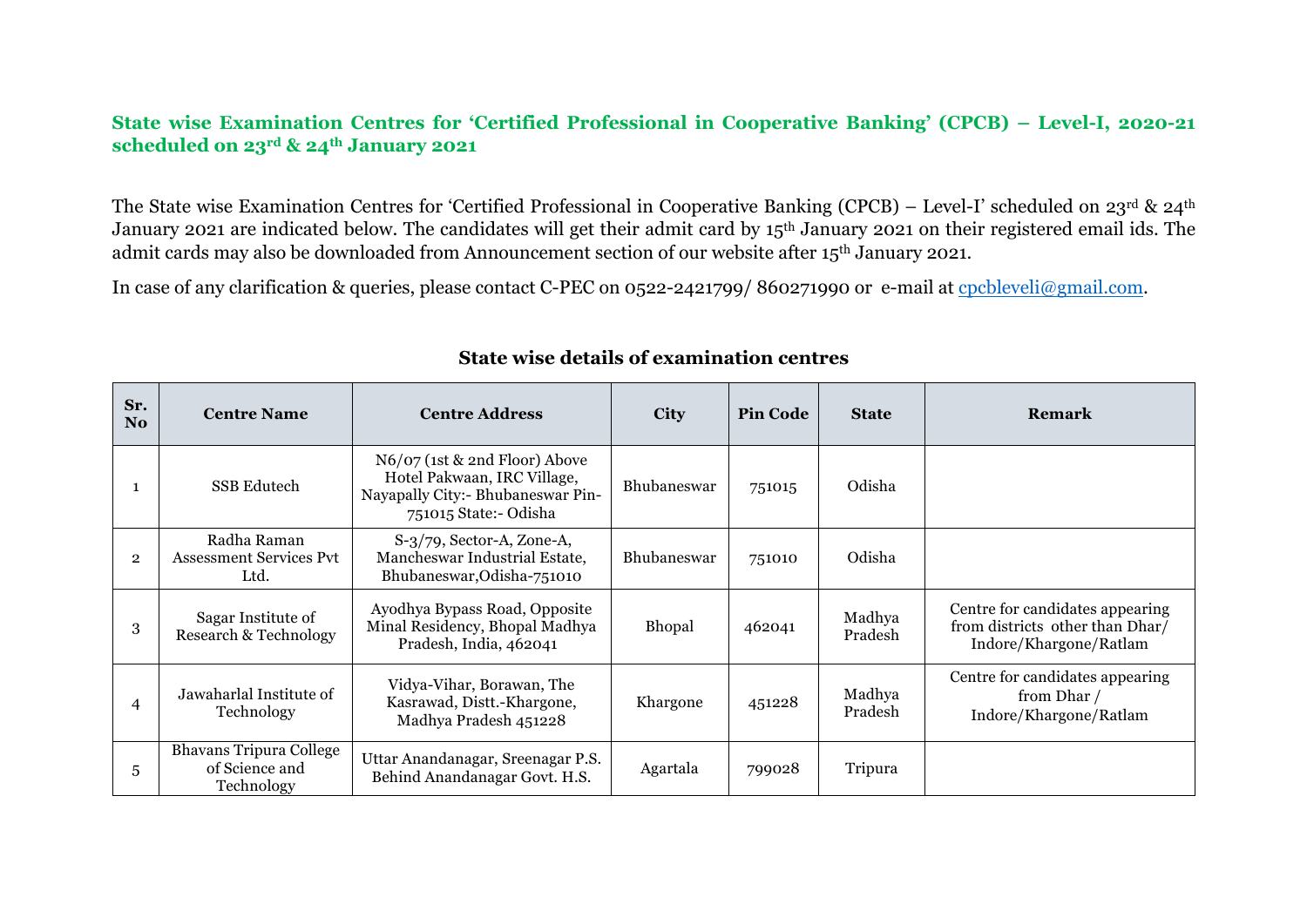| Sr.<br>N <sub>0</sub> | <b>Centre Name</b>                                 | <b>Centre Address</b>                                                                                                       | <b>City</b> | <b>Pin Code</b> | <b>State</b>         | <b>Remark</b>                                                     |
|-----------------------|----------------------------------------------------|-----------------------------------------------------------------------------------------------------------------------------|-------------|-----------------|----------------------|-------------------------------------------------------------------|
|                       |                                                    | School, Anandanagar West<br>Tripura-799004                                                                                  |             |                 |                      |                                                                   |
| 6                     | Saaz Computer Institute<br>Technology              | <b>Saaz Computer Institute</b><br>Technology, Behind bata<br>showroom degree college road,<br>Raebareli Uttarpradesh 229001 | Raebareli   | 229001          | Uttar<br>Pradesh     |                                                                   |
| 7                     | <b>NIELIT</b>                                      | NIELIT Itanagar, E-Sector,<br>Opposite Shiv Mandir,<br>Naharlagun, Arunachal Pradesh,<br>Pin - 791110.                      | Itanagar    | 791110          | Arunachal<br>Pradesh |                                                                   |
| 8                     | Sant Rawool Maharaj<br>College                     | S. N. Desai chowk, udyamnagar,<br>Kudal, Dist-Sindhudurg 416520.                                                            | Sindhudurg  | 416520          | Maharashtra          |                                                                   |
| 9                     | <b>Cyber Cafe</b>                                  | 1st Floor, Apsara Regency Opp<br>KSRTC Bus Stand, Kasaragod Pin:<br>671121                                                  | Kasaragod   | 671121          | Kerala               |                                                                   |
| 10                    | Computer hub                                       | Tej pratap nagar, Near Asha hero<br>showroom, Anishabad, Patna-<br>800002                                                   | Patna       | 800002          | Bihar                |                                                                   |
| 11                    | Gurukul Technical<br>Institute                     | Near Civil Hospital, Ghumarwin,<br>Dist-Bilaspur-174021                                                                     | Bilaspur    | 174021          | Himachal<br>Pradesh  | Centre for candidates appearing<br>from Bilaspur and Paonta-Sahib |
| 12                    | Provision INFOTECH<br>(P.IT) Computer<br>Education | Middle Chutia, Near Pakka Kunwa,<br>Beside BOI & ICICI BANK ATM,<br>P.O+P.S- Chutia, Dist-Ranchi                            | Ranchi      | 834001          | Jharkhand            |                                                                   |
| 13                    | SHAKTI VIDHYALAYA                                  | opp. Sanskar apt. Nr. Rajiv nagar,<br>jivrajpark, satellite Ahmedabad.                                                      | Ahmedabad   | 380015          | Gujarat              |                                                                   |
| 14                    | Global Computer<br>Institute                       | Room no: 10, Joyce Complex, ward<br>no: 3, Chumukedima, Dimapur,<br>Nagaland. PIN-797103                                    | Dimapur     | 797103          | Nagaland             |                                                                   |
| 15                    | Pahel Welfare<br>Educational Society Ltd.          | LuxmiNath Complex, Dogra Bazar,<br>Opp. Canara Bank, Chamba,<br>Himachal Pradesh. Pin 176310.                               | Chamba      | 176310          | Himachal<br>Pradesh  |                                                                   |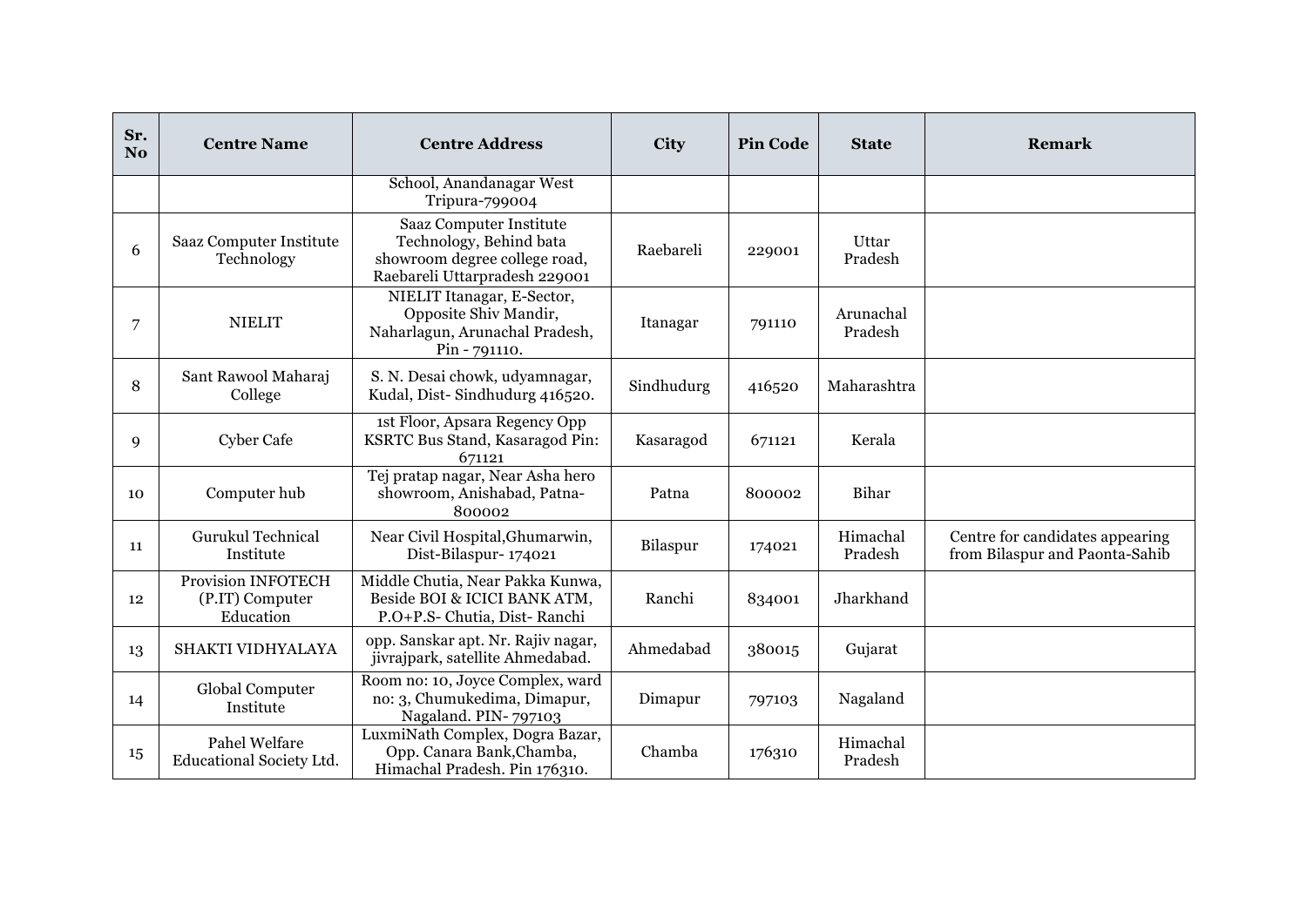| Sr.<br>N <sub>o</sub> | <b>Centre Name</b>                                       | <b>Centre Address</b>                                                                                                         | City       | <b>Pin Code</b> | <b>State</b>      | Remark                                                                             |
|-----------------------|----------------------------------------------------------|-------------------------------------------------------------------------------------------------------------------------------|------------|-----------------|-------------------|------------------------------------------------------------------------------------|
| 16                    | Techno Campus                                            | Techno Campus, Sco: 91-93, 4th<br>floor, Sector 34-A, behind Picadilly<br>cinema Chandigarh-160034                            | Chandigarh | 160034          | Chandigarh        |                                                                                    |
| 17                    | <b>VINAYAK VENTURES</b><br><b>DIGITAL CENTER</b>         | <b>SUMITRA VIHAR NEAR</b><br><b>JAGNNATHA TEMPLE</b><br>PRIYADARSHINI NAGAR<br><b>RAIPUR</b>                                  | Raipur     | 492001          | Chhattisgarh      |                                                                                    |
| 18                    | S.T.INFOCOM PVT LTD.                                     | Arena Animation bldg, 72/1 Block<br>- D, new alipure, near State Bank<br>of India, kolkata - 700053.                          | Kolkata    | 700008          | West Bengal       |                                                                                    |
| 19                    | <b>DATAMATE</b><br><b>COMPUTERS</b>                      | Shastri Nagar, Behind Akola<br>Akashwani, Near Shitala Mata<br>Mandir, Akola-444001                                           | Akola      | 444001          | Maharashtra       | Centre for candidates appearing<br>from Akola/<br>Dhule/Gadchiroli/Gondia/Yawatmal |
| 20                    | IG Computer Education                                    | Panchvati Apartment,<br>Rajarampuri 3rd Lane, Near Polo<br>Showroom II, kolhapur 416008                                       | Kolhapur   | 416008          | Maharashtra       |                                                                                    |
| 21                    | <b>SICE COMPUTER</b><br><b>EDUCATION</b>                 | 1-12-68, Blue Star Building,<br>Bhanugudi Junction, Kakinada,<br>East Godavari District, AP.                                  | Kakinada   | 533003          | Andhra<br>Pradesh |                                                                                    |
| 22                    | K.G Reddy College of<br>Engineering &<br>Technology      | Chilkur Village, Moinabad Mandal,<br>Ranga Reddy District,<br>Hyderabad, Telangana, India                                     | Hyderabad  | 501504          | Telangana         |                                                                                    |
| 23                    | Janani computers                                         | 2nd floor Maruti compounder<br>hospital gurunagar colony Bidar<br>585401                                                      | Bidar      | 585401          | Karnataka         |                                                                                    |
| 24                    | Vision Tech Park                                         | No: 672/476, 4th & 8th Floor,<br>Temple Tower, Anna Salai,<br>Nandanam, Chennai: 600 035, Ph:<br>+91 9551888666, 044-48564018 | Chennai    | 600 035         | Tamil Nadu.       |                                                                                    |
| 25                    | Dnyanshree Institute of<br>Engineering and<br>Technology | Sonavadi-Gajavadi, Sajjangad<br>Road, Satara, Maharashtra 415013                                                              | Satara     | 415013          | Maharashtra       | Centre for candidates appearing<br>from Satara and Mumbai                          |